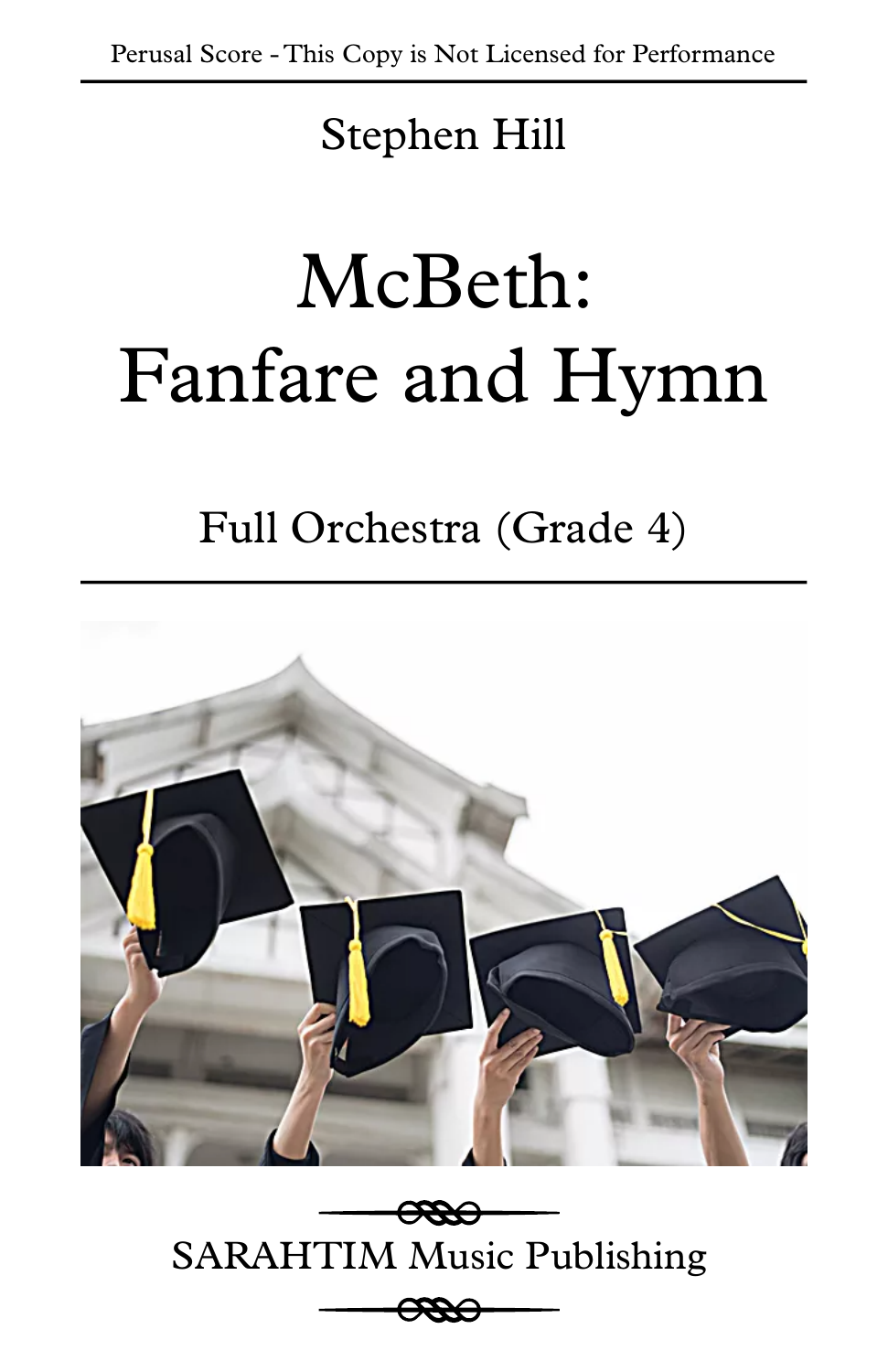# McBeth: Fanfare and Hymn

SARAHTIM Music Publishing



## Full Orchestra (Grade 4)

### Stephen Hill

### **Instrumentation**

Piccolo Flute 1-2 Oboe Clarinet 1-2 Bass Clarinet Bassoon Horn in F 1-4 Trumpet 1-3 Trombone 1-3 Tuba

Timpani Percussion - S.D., B.D. Tenor Drum, Toms, Cymbals, Gong, Xylophone, Vibraphone, Glockenspiel, Chimes Piano Harp Strings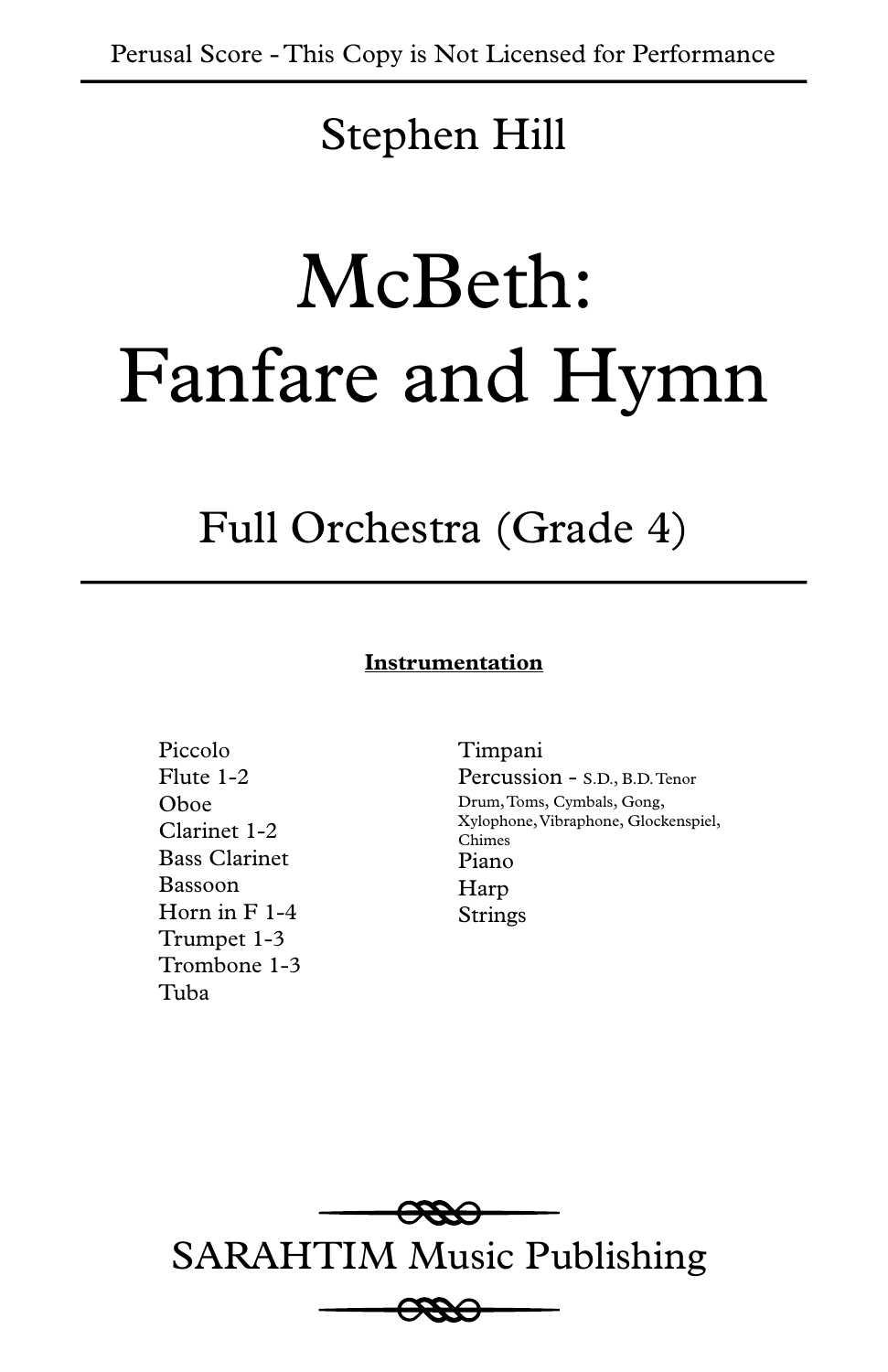#### *About the Work...*

*McBeth - Fanfare and Hymn:* This piece was composed for the California High School (Whittier) combined Band and Orchestra to perform as the 2014 Graduation Recessional. My colleague, Doug Nordquist, director of Bands at California High School, was informed that the Administration wanted to have a formal Recessional for the Graduation Ceremonies. Doug and I discussed several possible pieces in the established Band repertoire. With three weeks to go before Graduation, I took out my sketchbook where I write down musical themes and motifs and started to compose a recessional sketch. I sent the short sketch to Doug, and he immediately responded with his approval and asked if I could finish it in time. I completed the piece during two weekends, which then left one week for the Band and Orchestra to rehearse it for the upcoming Graduation. My cherished memory of the evening took place on the way back to the band room after the Graduation Ceremony. Walking near some of the students in the percussion section, I could overhear a few of them humming the "Hymn" tune. I consider having members of the percussion section humming music I had composed a very cool honor indeed.

 The piece begins with a short fanfare that moves into a lyrical hymn tune. The second tune propels the work forward, followed by a brief percussion break. The percussion break gives the members in that section, (the ones who usually end up standing around during Pomp and Circumstance) a chance to play something as they might find in a "Drum-line". The work returns to the beginning fanfare with a restatement of both tunes and eventually ending with a massive chordal statement that builds from the lower to the upper instruments in a timbre pyramid.

 The title, McBeth, is a tribute to my composition teacher, Dr. W. Francis McBeth. It was at Ouachita Baptist University that I received the personal attention of Dr. McBeth. He showed genuine interest in both my compositions for his class and in me. One memory took place in the hallway while I was on my way to class. Dr. McBeth came up to me and said, "Stephen, I was thinking about your piece last night, and I have an idea for it." I was encouraged that he was thinking about my piece outside of class. He was a very kind teacher and friend. Being from California and going to school in Arkansas, I did not go home on weekends, so Dr. McBeth would often invite me to his house to visit with him. We would talk not just about music, but faith in God, purpose in life, and also about a love for fishing. We stayed in touch for over thirty years until his passing in 2012.

Website Audio -<https://www.stephenhillcomposer.com/> SoundCloud - [https://soundcloud.com/sarahtim-music/mcbeth-wind-ensemble-version-new](https://soundcloud.com/sarahtim-music/sets/chorale-in-memoriam-band)[recording-529](https://soundcloud.com/sarahtim-music/sets/chorale-in-memoriam-band)

#### **About the Composer...**

 Stephen Hill (b.1958) was born and raised in Southern California. He studied at Cerritos College (1976-77) with composer Philip Westin, who was a student of Roy Harris and Ingolf Dahl. He also studied at Ouachita Baptist University (1978-80), in Arkadelphia, Arkansas with composer W. Francis McBeth, who was a student of Clifton Williams, Bernard Rogers, and Howard Hanson. He did his graduate work at California State University, Los Angeles (1980-84) where he studied with composers Byong Kon Kim, and William Hill.

 Stephen Hill composes for the simple joy of it. He writes for Wind Ensemble, Orchestra, Chorus, Piano, and Solo Instrumental works. He self-publishes his music through SARAHTIM Music Publishing, named for his daughter Sarah and his son Tim.

 He taught the Band and Orchestra classes for over 37 years. The last 25 years were with the K-8th Band and Orchestra classes at the Maybrook Campus of Whittier Christian Schools. He currently teaches privately and directs the Orchestra at California High School in Whittier, Ca.

### SARAHTIM Music Publishing

16156 Amber Valley Dr. ,Whittier, Ca. 90604 (562)902-0310 [www.stephenhillcomposer.com](http://www.stephenhillcomposer.com) [stephenhillcomposer@icloud.com](mailto:stephenhillcomposer@icloud.com)

With a licensed and branded Master Set of Parts, you will have permission to print as many copies of a part as needed for your specific school, ensemble, or organization. Permission to copy does not apply to the Score. Additional scores will need to be purchased separately.

*"Very rarely will anyone die for a righteous man, though for a good man someone might possibly dare to die. But God demonstrates His own love for us in this: While we were still sinners, Christ died for us." (Romans 5:7-8 NIV)*

### Perusal Score - This Copy is Not Licensed for Performance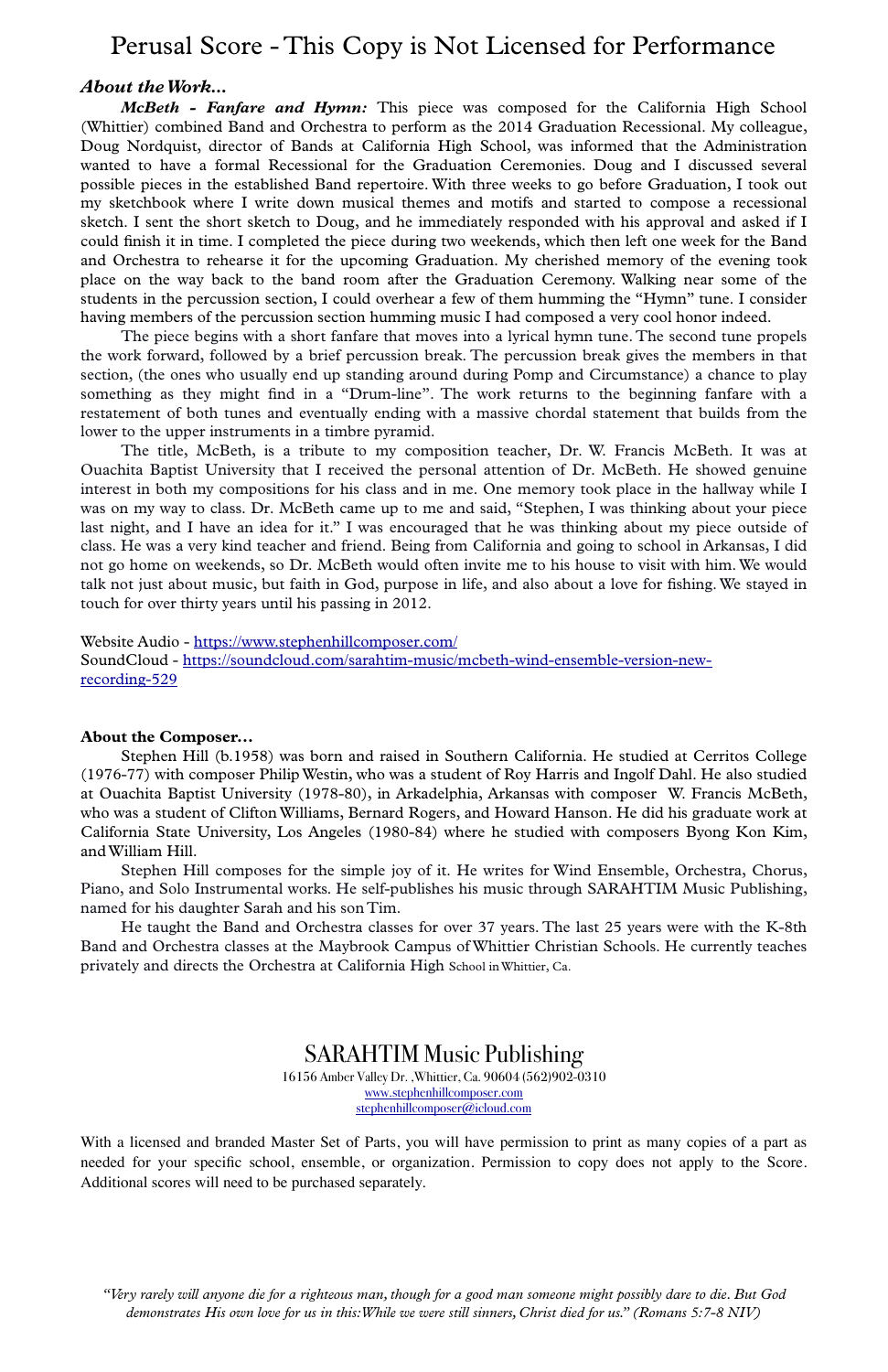#### This Copy is Not Licensed for Performance (Dr. W. Francis McBeth 1933-2012) McBeth - Fanfare and Hymn

Stephen Hill (ASCAP)



 $\label{eq:Cor1} \begin{array}{c} \text{Copyright} \textcircled{\small{0}} \text{ 2014 SARAHTIM Music, (Stephen Hill) ASCAP. All Rights Research} \\ \text{16156 Amber Valley Dr. Whittier, Ca. 90604 (562) 902-0310 stephenhill composer\textcircled{\small{10}}. \text{6089} \\ \text{2014 SARAHTIM Music, (Stephenhill composer\textcircled{\small{10}}) ASCAP. All Rights Research\n} \end{array}$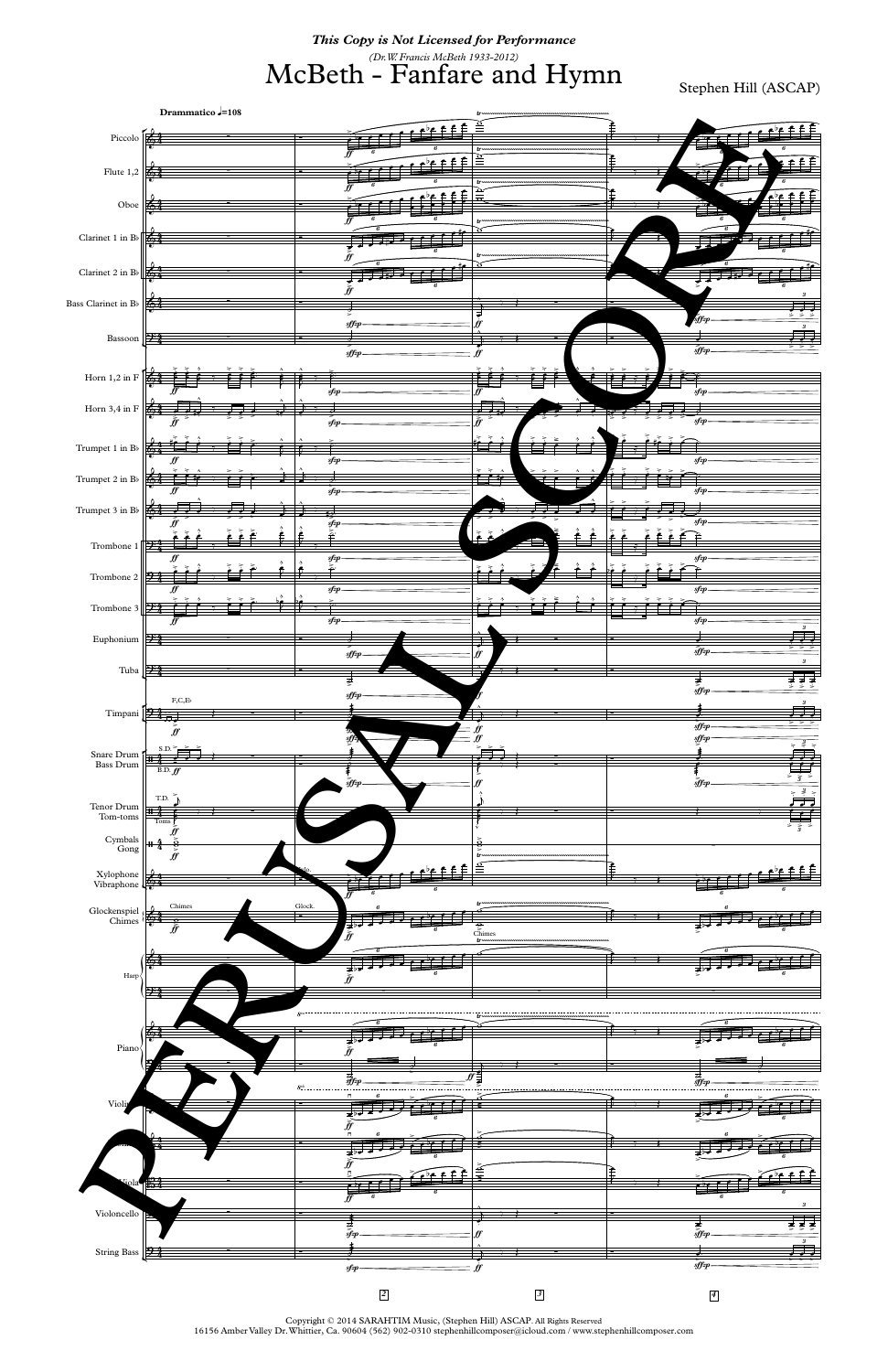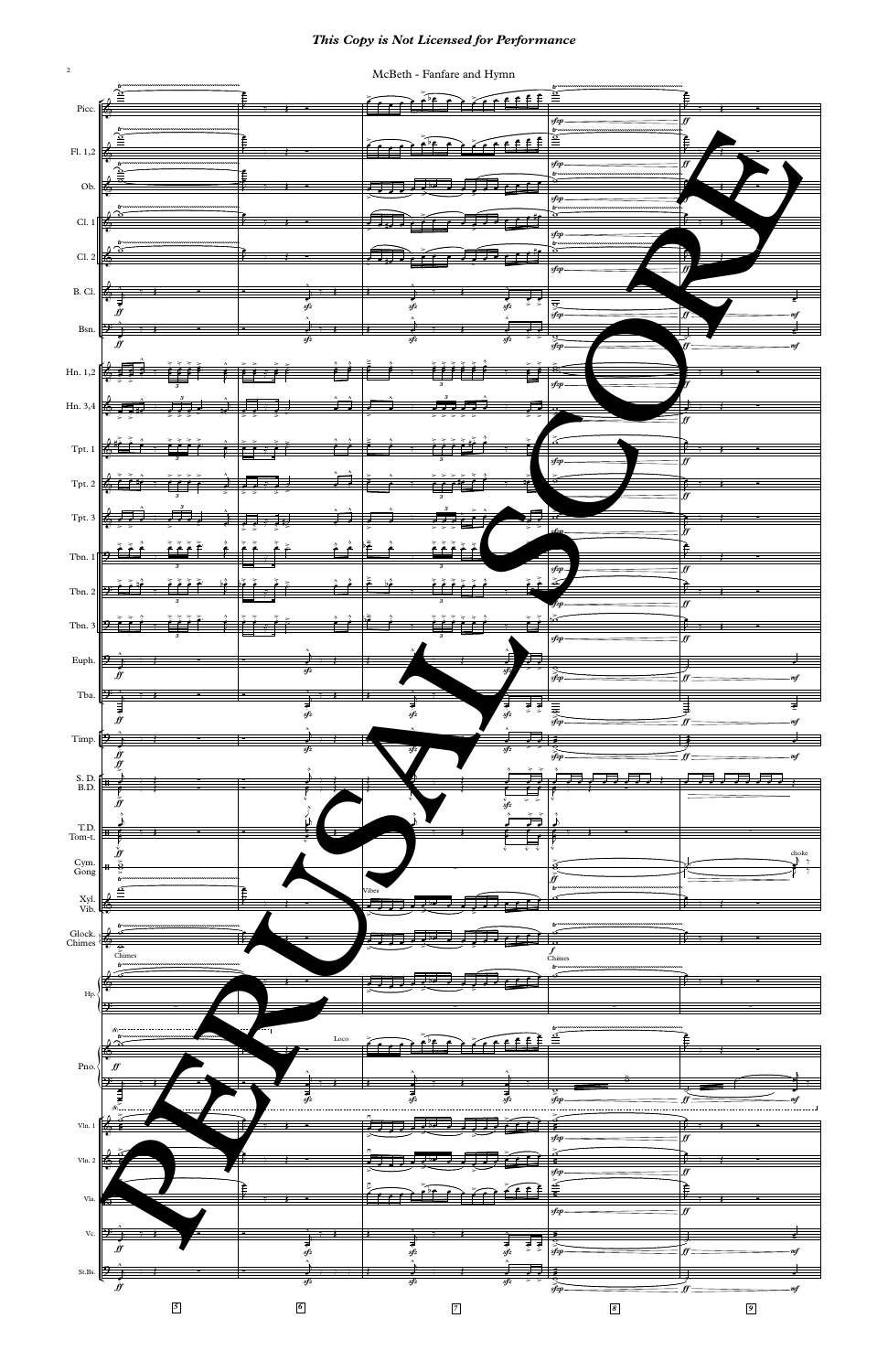

 $\boxed{11}$ 

 $\boxed{12}$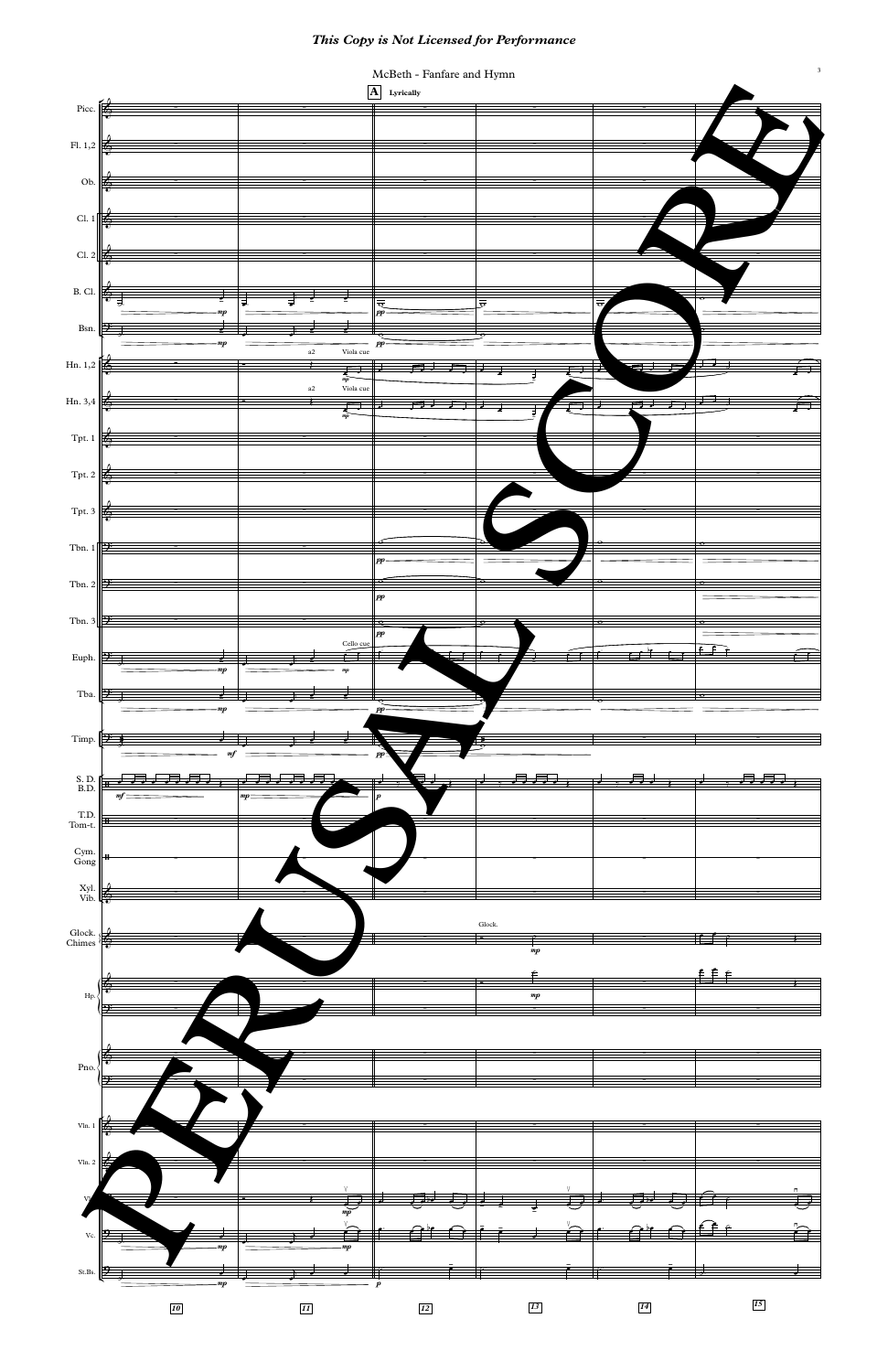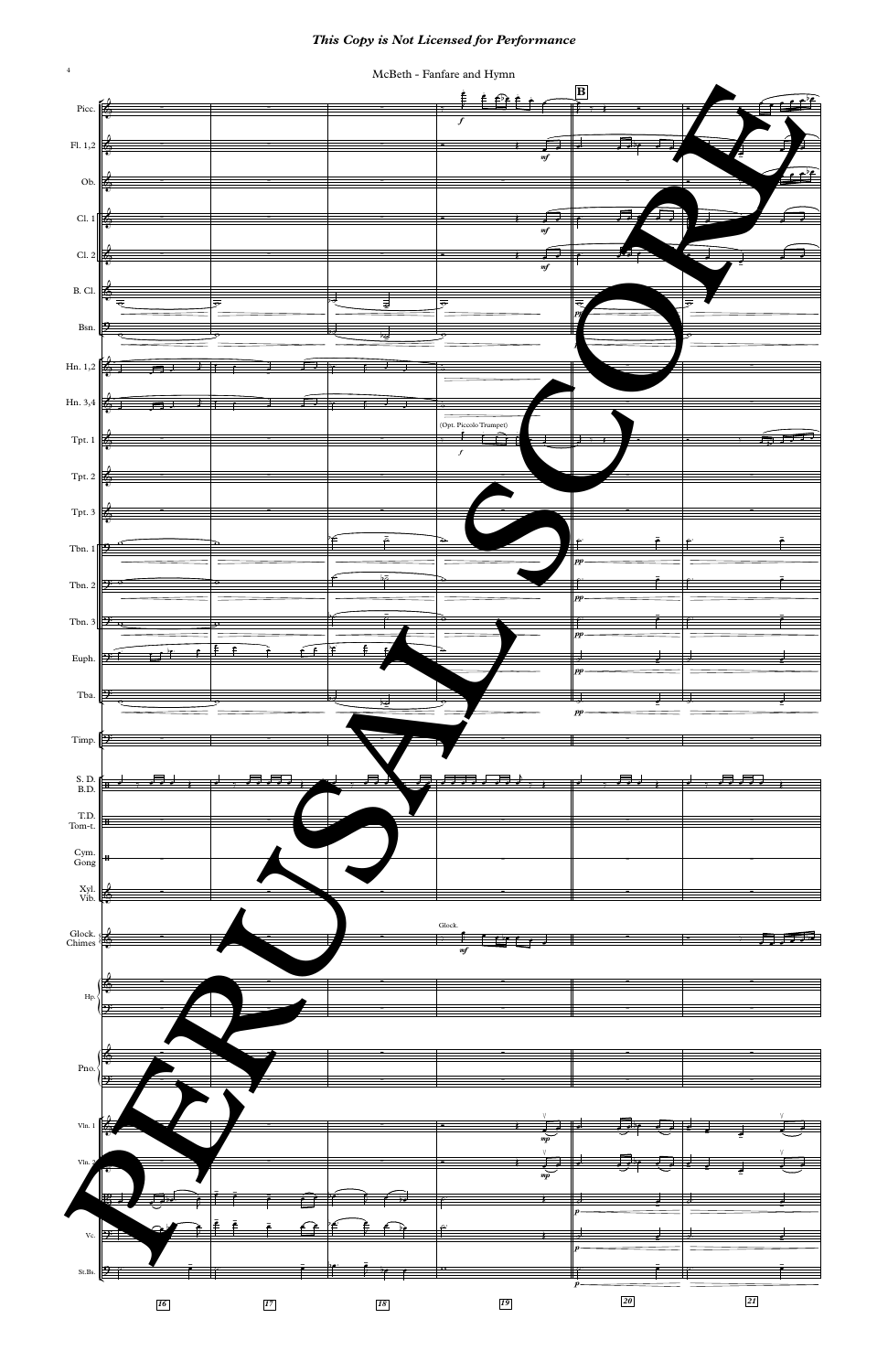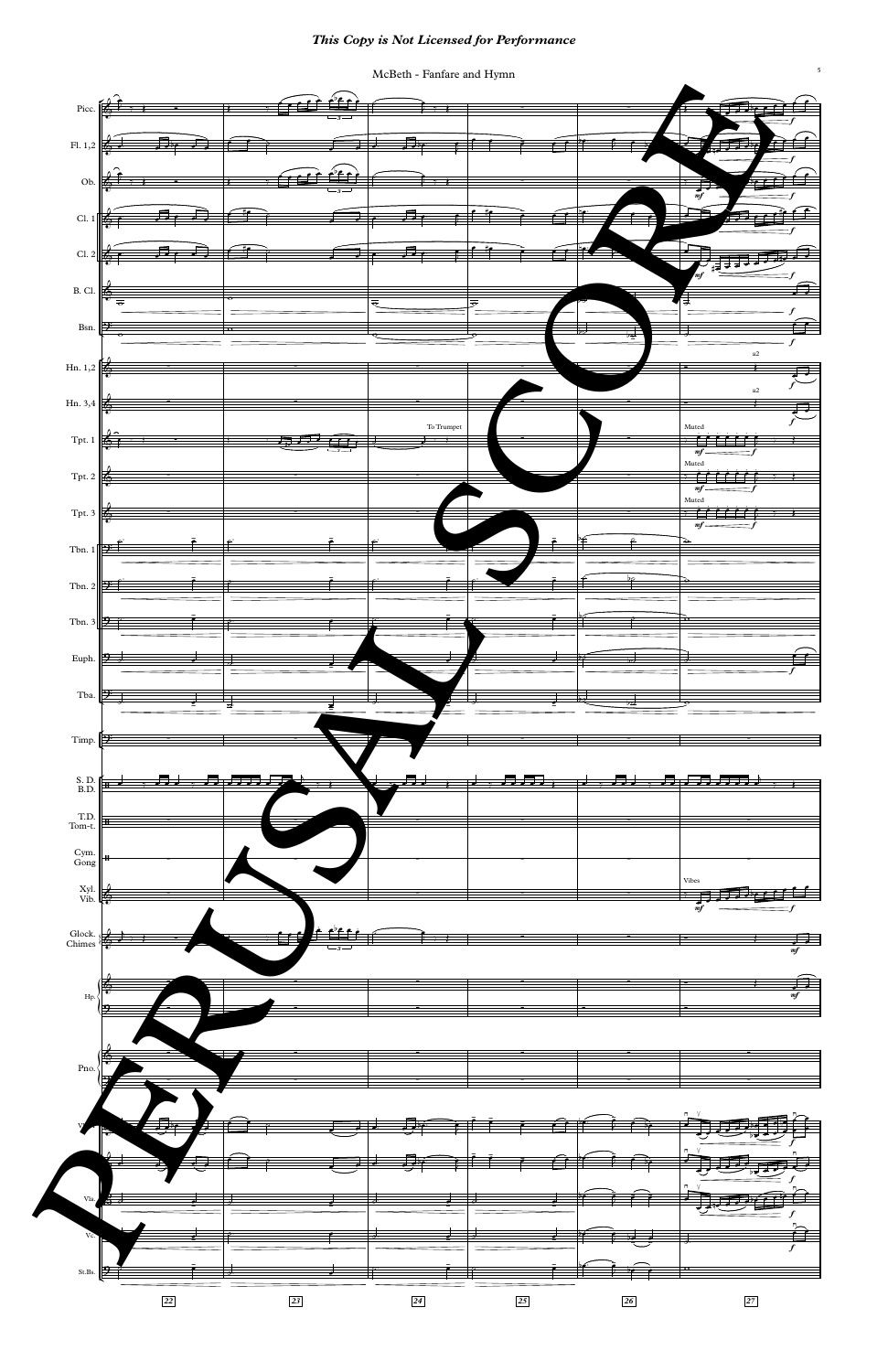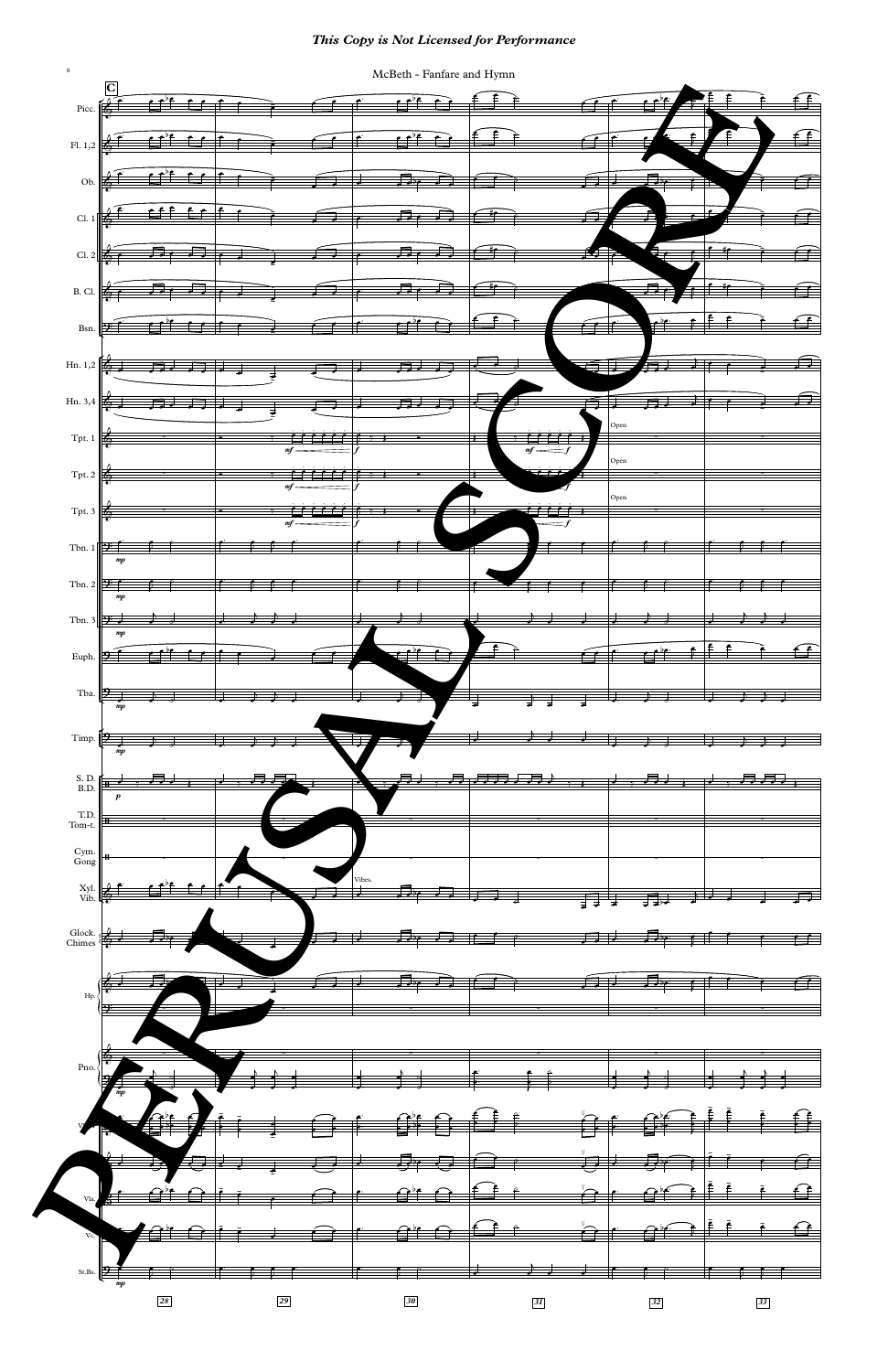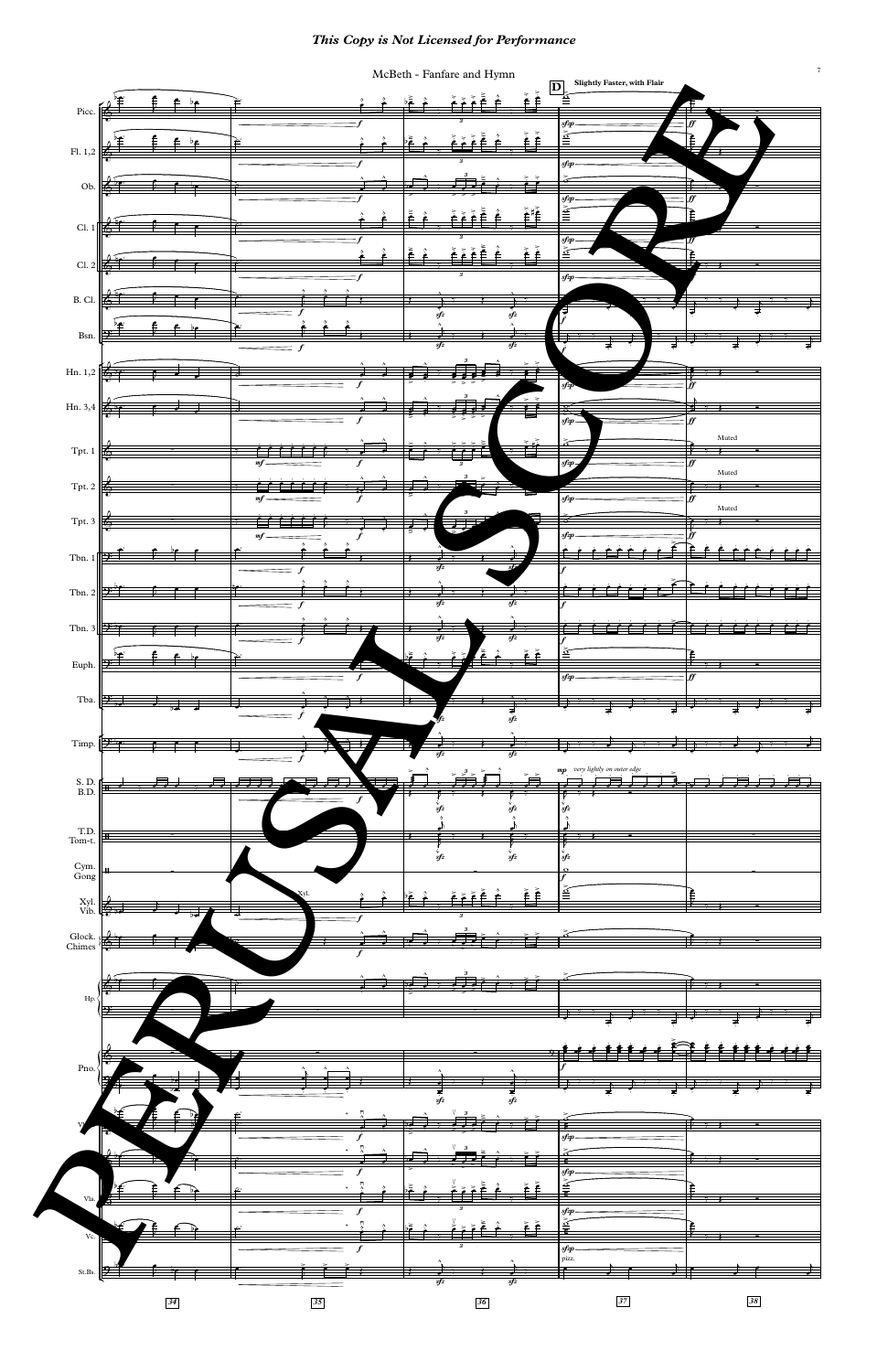McBeth - Fanfare and Hymn

 $\,$  8  $\,$ 

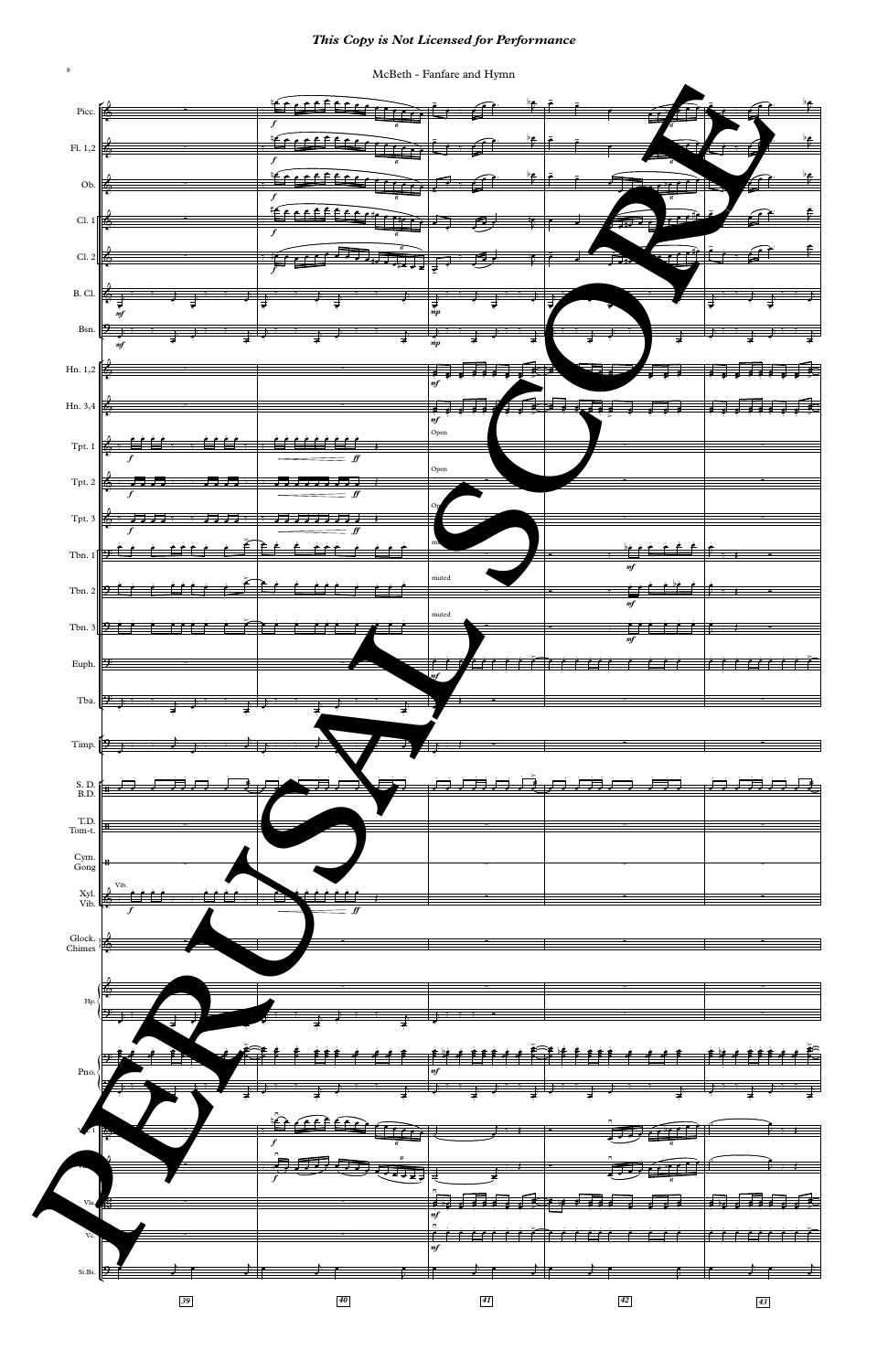

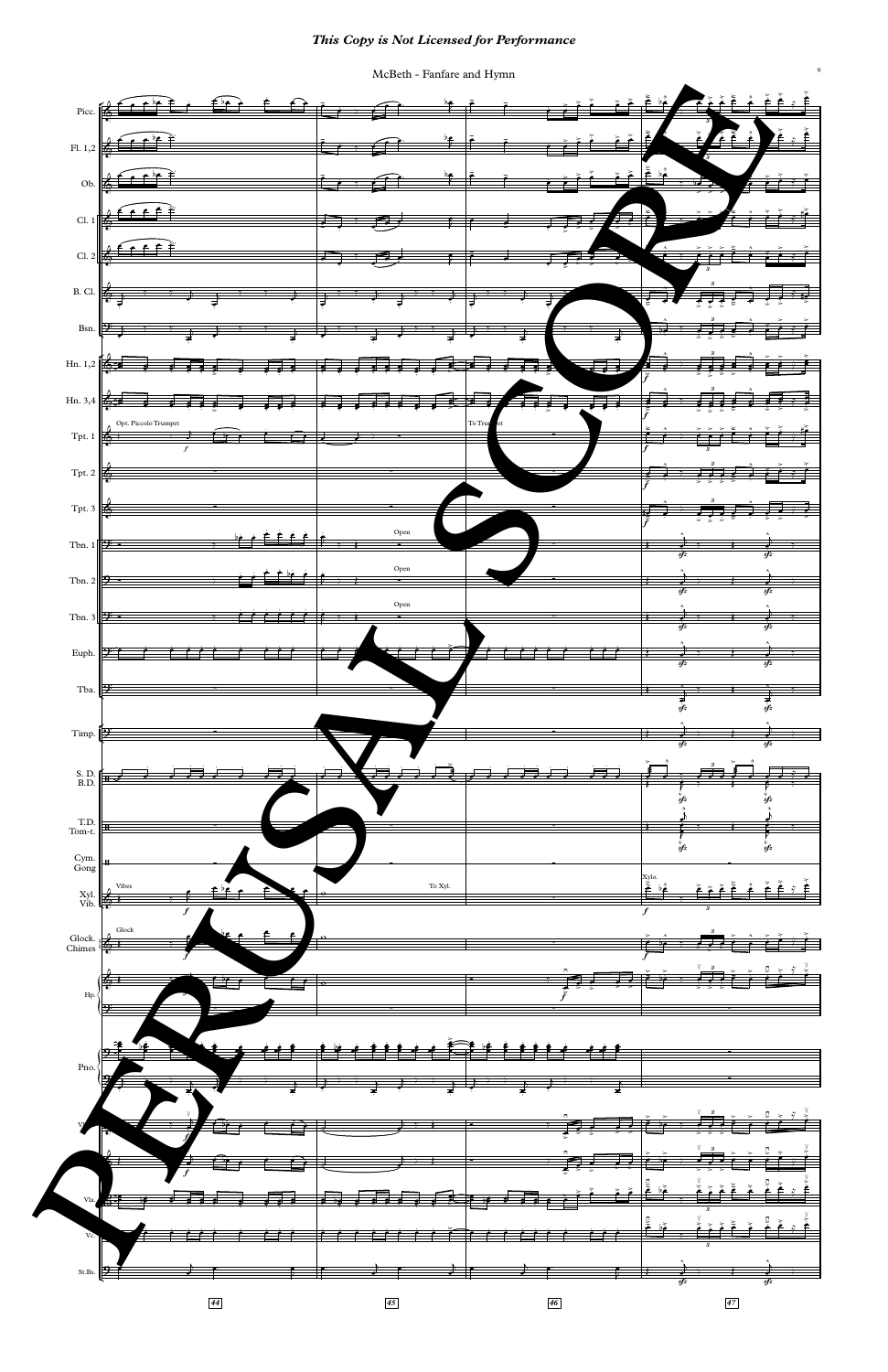

 $\boxed{52}$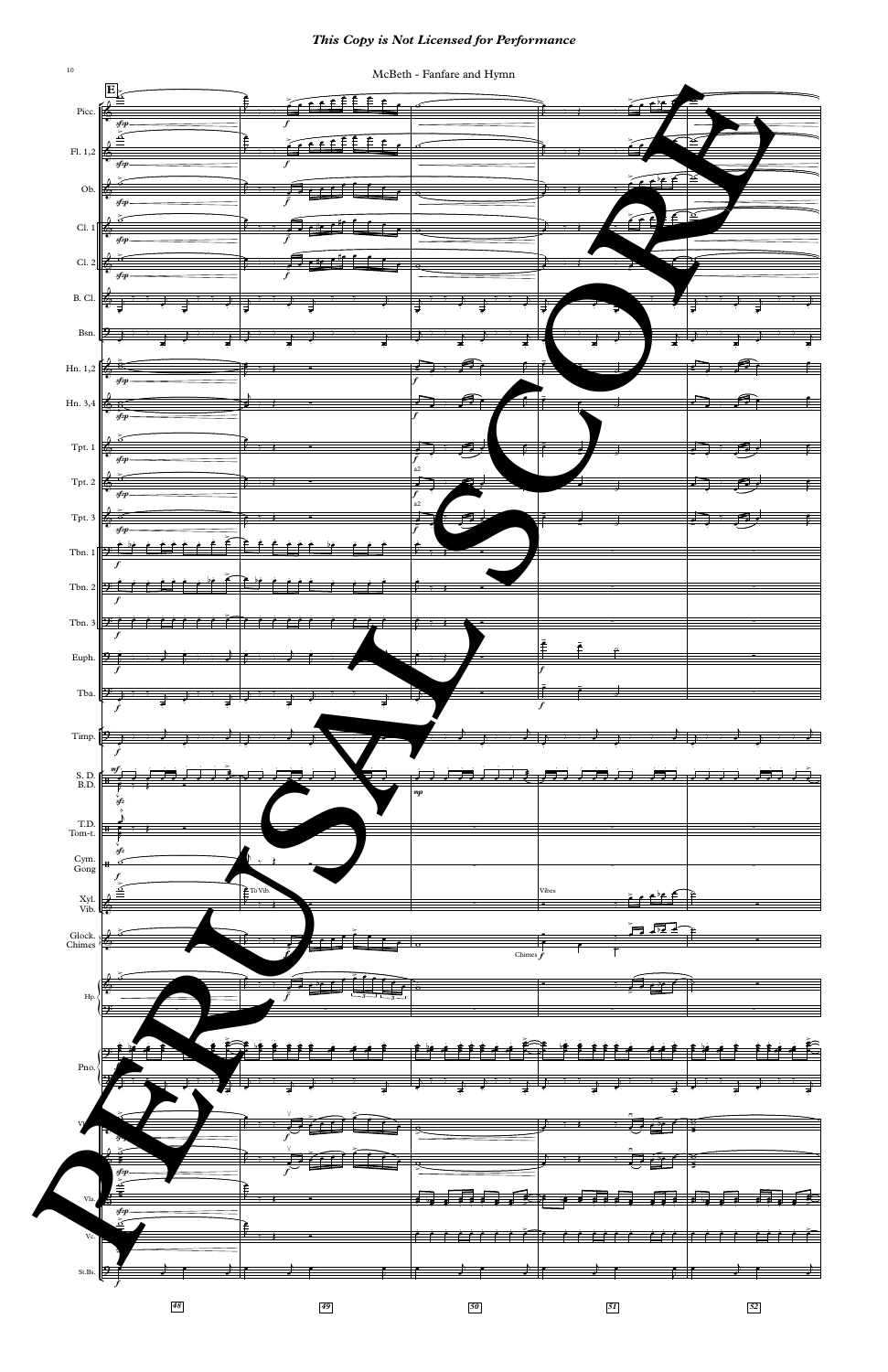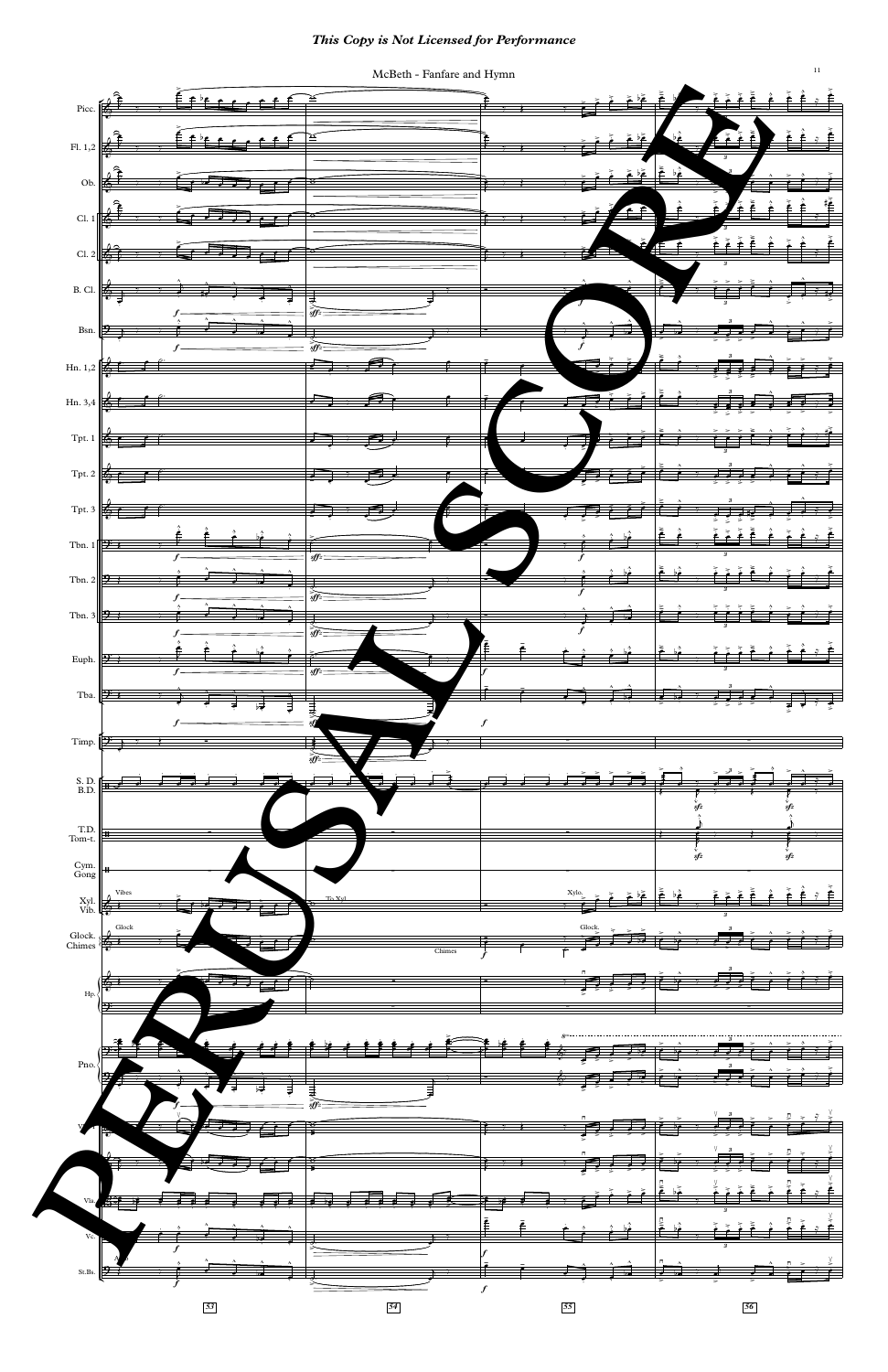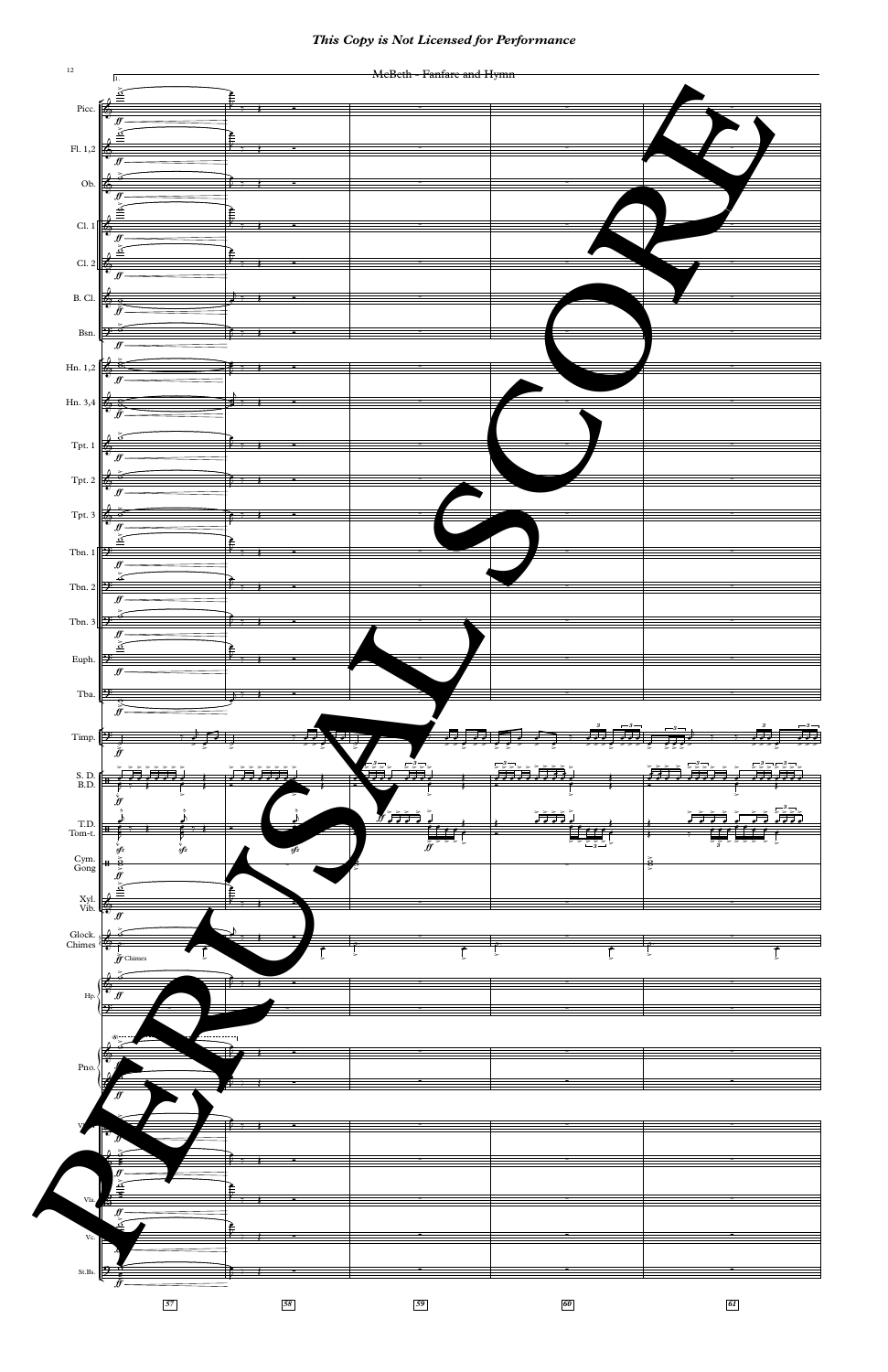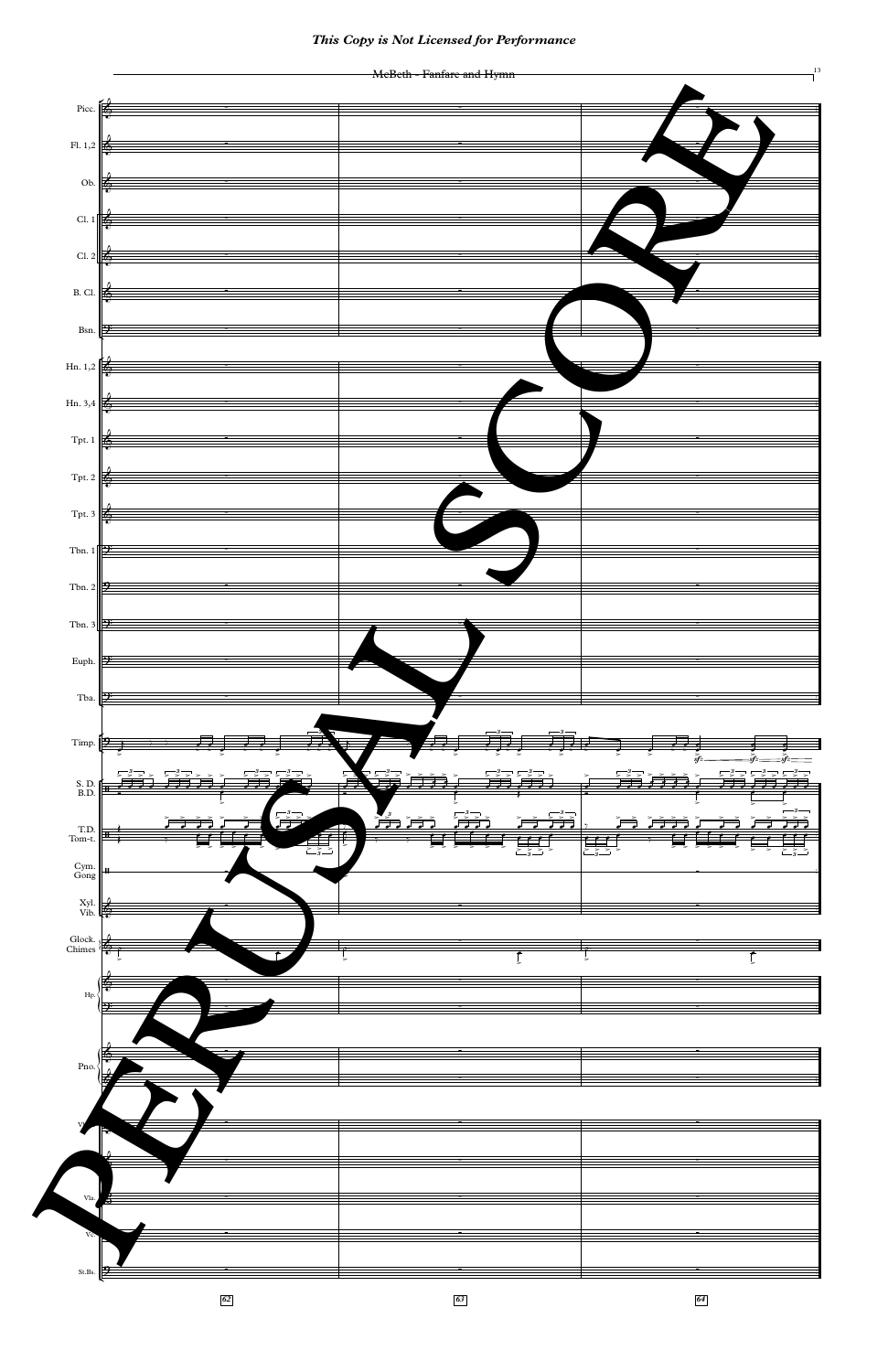This Copy is Not Licensed for Performance

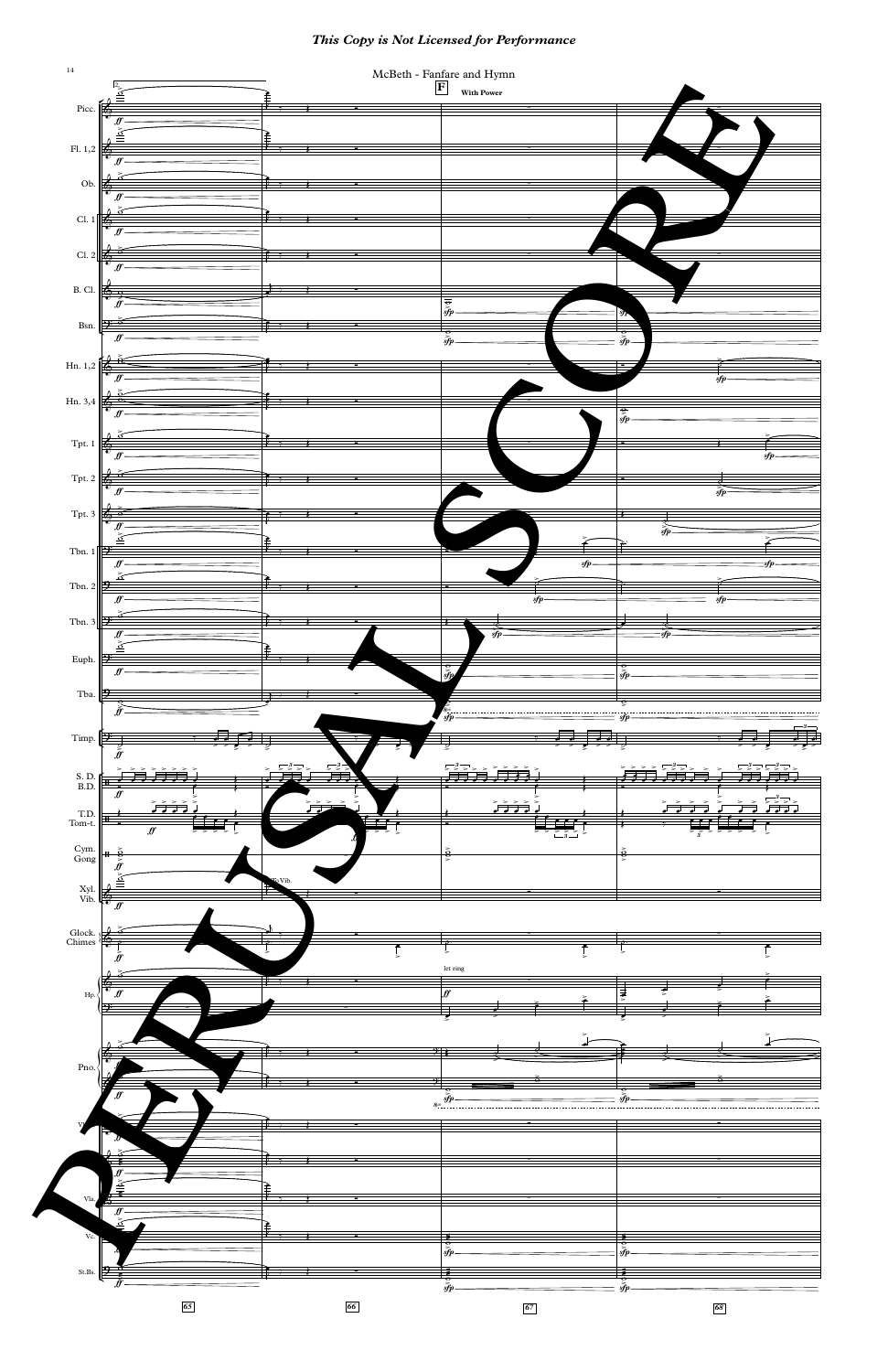